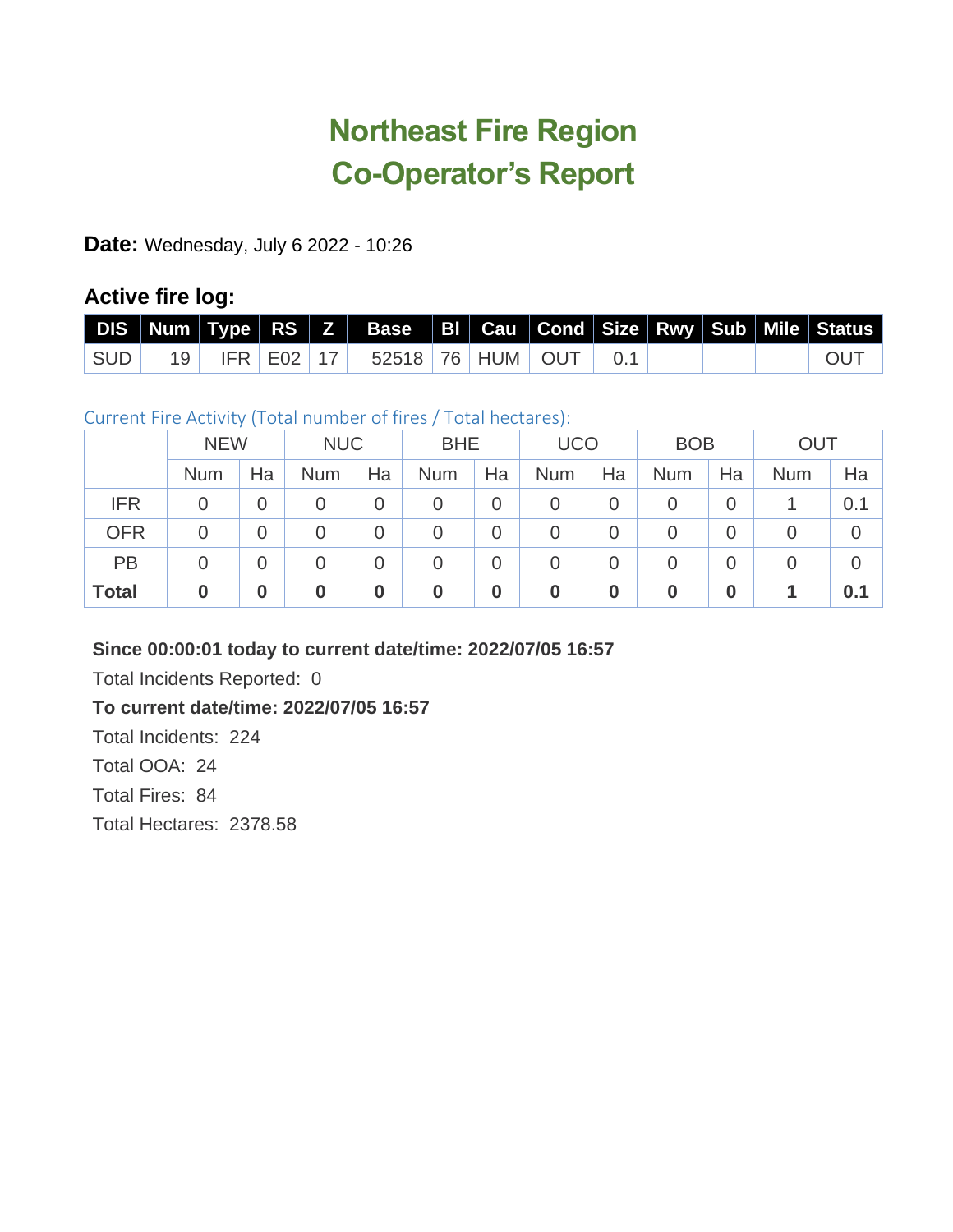# **Map of active fires in Ontario & Fire Hazard by Administrative District:**

Access a Map of Active Fires in Ontario & Fire Hazard by Administrative District by following this link: **[forest fire information map](https://www.gisapplication.lrc.gov.on.ca/ForestFireInformationMap/index.html?viewer=FFIM.FFIM&locale=en-US)**

# **Weather Synopsis:**

#### **Northeast Region Sector Synopsis Issued by the Ministry Emergency Operation Centre At 08:15 EDT Wednesday July 06, 2022**

**Today:** A ridge of high pressure will slide through the region clearing skies for all the sectors. Winds will be light north or northeasterly in the southern areas and shift to west or southwesterly in the far north. RH values will range from 30-50% with the temperatures in the low 20's.

**Sector 01:** Cloudy this morning becoming a mix of sun and cloud this afternoon. Winds will be north or northeasterly at 5-10km/h gusting to 20km/h. RH values 35-50%. High 22C. Low 10C.

**Sector 02:** Mainly cloudy to a mix of sun and cloud this morning then clearing. Winds will be north or northeasterly at 5-10km/h gusting to 20km/h. RH values 35-50%. High 21C. Low 10C.

**Sector 03:** Becoming mainly sunny with a few clouds. Winds northerly at 5-10km/h gusting to 20km/h. RH values 35-45%. High 20C. Low 7C.

**Sector 04:** A mix of sun and cloud. Winds northeasterly at 5-10km/h gusting to 20km/h. RH values 35-45%. High 22C. Low near 10C.

**Sector 05:** Mainly cloudy this morning then becoming a mix of sun and cloud. Winds northeasterly at 5-10km/h gusting to 25km/h. RH values 35-50%. High near 20C. Low 7C.

**Sector 06:** Mainly sunny/clear. Winds light and variable with odd gusts up to 20-25km/h in the eastern areas. RH values 30-45%. High 22C. Low near 10C.